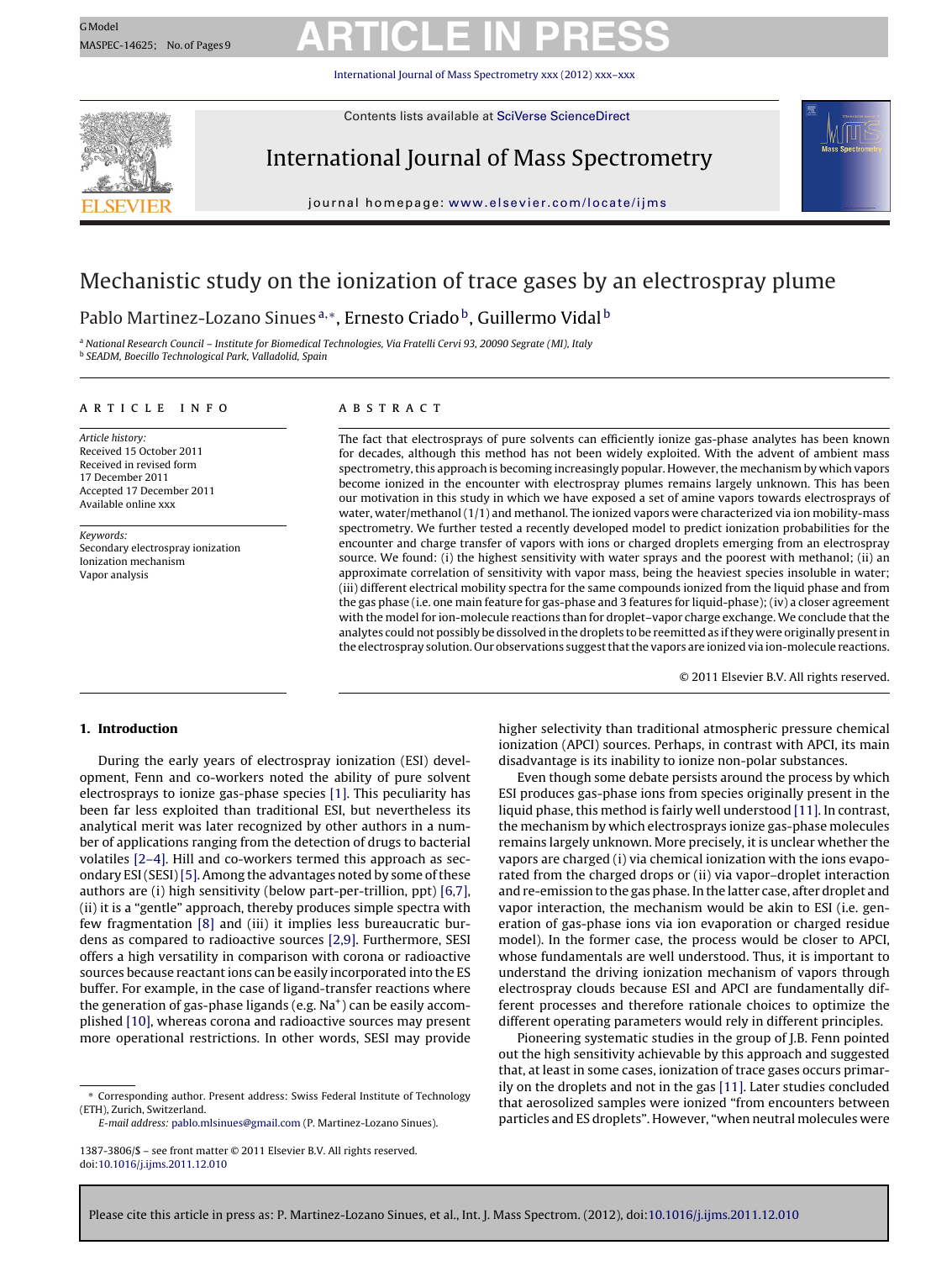<span id="page-1-0"></span>



**Fig. 1.** Scheme of the experimental set-up. Minute concentrations of gas-phase analytes are delivered from the vapor generator towards the charging electrospray. Some of the analytes are ionized, whose electrical mobility is subsequently analyzed in the DMA. In a second stage, their mass to charge ratio is measured in a quadrupole time-of-flight mass spectrometer.

the analyte in the drying gas, the resulting spectra did not so clearly distinguish between the possible ionization mechanisms" [\[13\].](#page-7-0) More recently, this issue has been also investigated, but more work remains to be done to better understand this process [\[7–9,14\].](#page-7-0)

In the present work we have tackled this problem by investigating the effect of a number of different experimental parameters in the ionization probability in ESI and SESI. For this purpose, we have used a differential mobility analyzer (DMA) as stand-alone ion mobility instrument or interfaced with a quadrupole time-of-flight (QTOF). We further compared our experimental results against theoretical predictions of ionization probabilities through small drops and ions [\[15\].](#page-7-0)

### **2. Materials and methods**

The DMA-QTOF system utilized in this study has been recently presented in this journal [\[16\]](#page-7-0) and we will not discuss it in much detail here. Fig. 1 shows the schematical experimental set-up. On left hand side of the sketch we represent the vapor delivery and SESI system, which is similar to the one described in [\[6\]](#page-7-0) to assess the sensitivity of SESI towards explosive vapors. Briefly, the target vapors were delivered in controlled amounts via electrospray (seeding electrospray). This electrospray chamber was heated with heating tape up to 100 ℃ to ensure complete evaporation of the drops. The delivered gas-phase compounds were diluted and dragged downstream with a controlled flow (3 L/min) of nitrogen through a 50 cm long, 6 mm Teflon tube towards the DMA electrospray chamber (charging electrospray). The 3 L/min of nitrogen containing trace amounts of amines discharged into the chamber at approximately the same axial position as the electrospray tip. Turbulence within the chamber ensures that the amine vapors can interact either with the charged droplets or with the ultimately produced ions. As shown in [\[6\],](#page-7-0) this provides ample time for the analytes to reach the ionization chamber as neutrals. The charging ES consisted in either H<sub>2</sub>O (0.5% formic acid), H<sub>2</sub>O/MeOH (1:1, 0.5% formic acid) and MeOH (0.5% formic acid), infused at typical flow rates of 80–90 nL/min. The distance between the emitter and the DMA sampling slit was optimized to maximize the signal to ∼2 cm. The recirculating drift gas within the DMA was nitrogen. Its temperature was fixed at the converging region of the DMA at

28 °C via a proportional–integral–derivative controller developed in house. The drying counterflow preventing neutral species to enter the DMA was set at 0.7 L/min. Similar SESI experiments were conducted in a different platform, consisting in replacing the MS by an electrometer, whereby the mobility spectra where recorded.

Aset of amines – primary, secondary and tertiary – including isomers were selected as test vapors. These nitrogen compounds have high gas-phase and liquid-phase basicities to ensure thermodynamically favorable protonation reactions whichever is the applying mechanism. Dimethylamine, ethylamine, trimethylamine, diethylamine, triethylamine, dibutylamine, tert-octylamine, octylamine and trihexylamine were diluted in methanol in concentrations ranging from 0.025 to 2 mM, which electrosprayed at typical flow rates in the range of 150–300 nL/min and diluted in 3 L/min of N<sub>2</sub>, resulted in gas phase concentrations in the range of  $\sim$ 30 ppt to ∼4 ppb. For example, a 0.025 mM solution electrosprayed at 150 nL/min and diluted in 3 L/min of nitrogen delivers some 30 ppt (i.e.  $3.75 \times 10^{-12}$  mol/min of amine diluted in ~0.12 mol/min of nitrogen). The main relevant properties of these amines for the current study are listed in [Table](#page-2-0) 1.

In another set of experiments, with the aim of comparing differences between ESI and SESI, the amines were analyzed via traditional ESI. Thus, the samples dissolved in methanol were electrosprayed in lieu of the charging ES. The rest of the parameters remained identical, except for the absence of the carrier gas flowing through the ES chamber.

### **3. Results and discussion**

### 3.1. SESI solvent impact on ionization efficiency

Fuerstenau found dramatic response differences for cocaine vapors towards different SESI solvents [\[12\].](#page-7-0) This led him to hypothesize that the higher sensitivity found for chloroform may be due to the higher solubility of cocaine in this solvent, implying that the ionization was occurring at the surface of the droplet and not in the gas-phase by chemi-ionzation. Similarly, Brenner et al. [\[8\]](#page-7-0) observed an impact on the ionization efficiency of a set of gas chromatography eluents. Following this approach, we have explored the responsiveness of a set of amines towards aqueous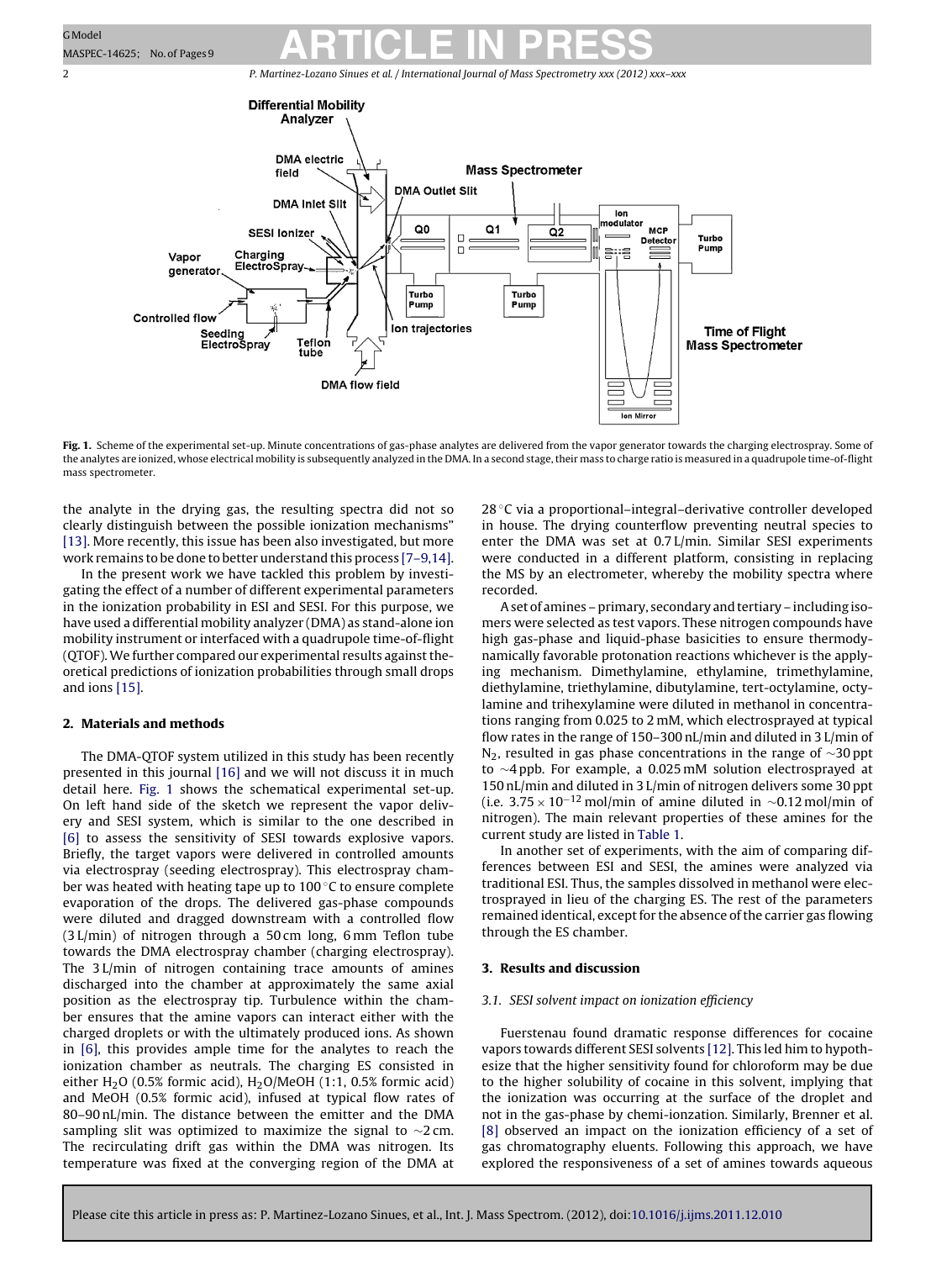**Table 1**

# <span id="page-2-0"></span>GModel ARTICLE IN PRESS

P. Martinez-Lozano Sinues et al. / International Journal of Mass Spectrometry *xxx (2012) xxx–xxx* 3

|                                                 |            |                                           | Relevant physicochemical properties of the amines tested in this study.                  |                                          |                                                                   |                                                         |                                                           |                                                                                                                                       |                                                                               |                                                                                                              |                                                                                                       |
|-------------------------------------------------|------------|-------------------------------------------|------------------------------------------------------------------------------------------|------------------------------------------|-------------------------------------------------------------------|---------------------------------------------------------|-----------------------------------------------------------|---------------------------------------------------------------------------------------------------------------------------------------|-------------------------------------------------------------------------------|--------------------------------------------------------------------------------------------------------------|-------------------------------------------------------------------------------------------------------|
| Compound                                        | ŠΜ<br>(Da) | $[k]$ /mol) [37]<br>Gas-phase<br>basicity | Dipole moment<br>[Debye] [38]                                                            | Polarizability<br>(A <sup>3</sup> ) [39] | electrical<br>mobility, $Z$<br>(cm <sup>2</sup> /V s)<br>Measured | Reduced Z<br>from [40]<br>$\frac{40}{\text{cm}^2/N}$ s) | counts/ppt) <sup>c</sup><br>ensitivity<br>MeOH            | counts/ppt) <sup>c</sup><br>$H_2O/MeOH$<br>sensitivity                                                                                | H <sub>2</sub> O sensitivity<br>counts/ppt) <sup>c</sup>                      | $cm3 molecule-1 s-1$<br>ADO rate constants<br>from $[H(H_2O)_{10}]^+$<br>for the proton<br>transfer reaction | Solubility in water<br>25°C, 1 atm) [log<br>$\frac{1}{2}$ [39]                                        |
| Ethylamine                                      | 45.08      | 878                                       |                                                                                          | 5.86                                     |                                                                   |                                                         |                                                           | 1.008                                                                                                                                 |                                                                               | $.24E-09$                                                                                                    |                                                                                                       |
| <b>Dimethylamine</b>                            | 45.08      | 896.5                                     |                                                                                          | 5.99                                     |                                                                   | $\frac{23}{2850}$<br>$\frac{23}{285}$                   | 0.286<br>0.74<br>0.903<br>0.3424<br>0.0282<br>0.02824.791 |                                                                                                                                       | 1.48<br>3.178<br>3.00<br>4.88<br>4.79<br>4.00<br>4.00<br>4.00<br>4.00<br>4.00 |                                                                                                              | $-0.12$<br>$-0.32$<br>$-0.17$<br>Miscible<br>$-1.8$<br>$-1.5$<br>$-1.5$<br>$-1.5$<br>$-8.5$<br>$-8.5$ |
| rimethylamine                                   | 59.11      | 918.1                                     | 0.612                                                                                    | 7.95                                     |                                                                   |                                                         |                                                           |                                                                                                                                       |                                                                               |                                                                                                              |                                                                                                       |
| Diethylamine                                    | 73.14      | 919.4                                     | 0.92                                                                                     | 9.65                                     |                                                                   |                                                         |                                                           | $\begin{array}{c} 1.989 \\ 2.626 \\ 4.965 \\ 0.83 \\ 2.083 \\ 8.151 \\ 0.66 \\ 1.50 \\ 9.83 \\ 1.51 \\ 9.69 \\ 1.7.69 \\ \end{array}$ |                                                                               | $17E-09$ $04E-09$ $04E-09$ $04E-09$ $04E-09$ $04E-09$ $04E-09$ $04E-09$ $04E-09$ $04E-09$ $04E-09$           |                                                                                                       |
| Triethylamine                                   | 101.19     | 951                                       | 0.66                                                                                     | 3.44                                     |                                                                   |                                                         |                                                           |                                                                                                                                       |                                                                               |                                                                                                              |                                                                                                       |
| Tert-octvlamine                                 | 129.25     |                                           | 1.22 <sup>a</sup>                                                                        | 16.85                                    |                                                                   |                                                         |                                                           |                                                                                                                                       |                                                                               |                                                                                                              |                                                                                                       |
| Octylamine                                      | 129.25     | 895                                       | 22 <sup>a</sup>                                                                          | 16.85                                    |                                                                   |                                                         |                                                           |                                                                                                                                       |                                                                               |                                                                                                              |                                                                                                       |
| <b>Dibutylamine</b>                             | 129.25     | 935.3                                     | 0.98                                                                                     | 16.97                                    | ΓŠ                                                                | $\overline{17}$                                         |                                                           |                                                                                                                                       |                                                                               | $.19E-09$                                                                                                    |                                                                                                       |
| rihexylamine                                    | 269.51     |                                           | 0.66 <sup>b</sup>                                                                        | 35.4                                     | $\overline{5}$                                                    |                                                         |                                                           |                                                                                                                                       |                                                                               | 35E-09                                                                                                       |                                                                                                       |
|                                                 |            |                                           | <sup>a</sup> In the absence of tabulated values, we assumed to be that of ethylamine.    |                                          |                                                                   |                                                         |                                                           |                                                                                                                                       |                                                                               |                                                                                                              |                                                                                                       |
|                                                 |            |                                           | <sup>b</sup> In the absence of tabulated values, we assumed to be that of triethylamine. |                                          |                                                                   |                                                         |                                                           |                                                                                                                                       |                                                                               |                                                                                                              |                                                                                                       |
| <sup>c</sup> All regression coefficients >0.99. |            |                                           |                                                                                          |                                          |                                                                   |                                                         |                                                           |                                                                                                                                       |                                                                               |                                                                                                              |                                                                                                       |

and organic electrosprays. [Fig.](#page-3-0) 2 (top) shows the calibration curves (signal intensity vs. vapor concentration) obtained for the nine amines tested using  $H_2O$ ,  $H_2O/MeOH$  (1/1) and methanol solvents in the charging ES. [Fig.](#page-3-0) 2 (bottom) displays the sensitivity values (i.e. slopes found after linear regression fitting) as a function of vapor mass for the three solvents tested. To facilitate the comparison between the three solvents, the lower-right pane shows the sensitivity ratio of water over the other solvents vs. vapor mass. The response of the system was linear in the range tested (up to  $\sim$ 2 orders of magnitude), much in the same way as in our previous studies with explosives [\[6\]](#page-7-0) and fatty acids [\[17\]](#page-7-0) in negative ion mode. Interestingly, we found for the nine amines tested a similar behavior, with increasing sensitivity as  $MeOH < H<sub>2</sub>O/MeOH$  $(1/1)$  < H<sub>2</sub>O. This is in line with APCI studies [18] – via corona discharge – who found a dramatic sensitivity drop (∼×10) by introducing MeOH vapors in the ppm range as compared to ionization efficiencies obtained in pure water (3 ppm) for an analyte with low proton affinity [\[19\].](#page-8-0) Conversely with [\[12\],](#page-7-0) we observed the highest sensitivity for  $H<sub>2</sub>O$  electrosprays, even though the heaviest amines are immiscible in water (Table 1). This observation precludes the scenario in which the vapor is first dissolved in the droplet. However, as noted in [\[15\],](#page-7-0) our observation do not necessarily exclude an active role of the droplets during the ionization process. For example, one can expect a scenario in which only the amine group reaches the droplet surface to receive a proton, while the non-polar hydrocarbon chain remains in the gas-phase. However, recent  $H<sub>2</sub>O/MeOH$  ESI mixtures modeling have shown that demixing of the two solvents takes place during the nanodroplets life time, where methanol tends to form an external layer at the periphery [\[20\].](#page-8-0) Therefore, if the vapors would hit the outmost external layer of the drops to acquire a charge, one would expect similar sensitivities for  $H_2O/MeOH$  (1/1) and for pure MeOH, which is clearly not the case. Reasoning in terms of chemical ionization, the charging agents evaporated from the ES droplet are different from one buffer to another. The simulations performed in [\[20\]](#page-8-0) were based on ammonium ions, but most likely we should expect similar dynamics for the evaporation of ions. The simulations predict that typically, the ejected ions are of the form  $[(H_2O)_xH]^+$  for  $H_2O$ ,  $[(MeOH)_xH]^+$  for MeOH and  $[(H_2O)_x(MeOH)_vH]^+$  for H<sub>2</sub>O/MeOH (1/1) electrosprays. However in the latter case, due to the presence of gas-phase methanol evaporating at high rates from the droplets and to its higher proton affinity than water, a shift towards methanol clusters is to be expected [\[21\].](#page-8-0) This complicates the picture because if the vapors are ionized via ion-molecule reactions, it is unknown if the proton transfer reaction may occur from the primary water–methanol clusters or from the secondary methanol clusters. [Fig.](#page-4-0) 3 compares the mobility spectra for the buffers used in this study. They show comparable features with a maximum arising at 1.175V of the DMA scanning voltage. However, the signal intensity is the highest for water, the lowest for methanol and intermediate – although closer to water – for the 1:1  $(v/v)$  mixture. Accordingly, the different production rate of ions across the different buffers was accompanied with a correlation of electrospray ion currents:  $\sim$ 1 µA for H<sub>2</sub>O,  $\sim$ 250 nA for H<sub>2</sub>O/MeOH and  $\sim$ 10 nA for MeOH. It is tempting to link the sensitivity differences observed for the three buffers with their ion production. However, the model against which we will compare these results, predicts that in the equilibrium, the ionization probability is independent of the charging species concentration. Nevertheless, a higher linear dynamic range can be still expected for  $H<sub>2</sub>O$  due to the higher availability of reactant species. The reasons behind the dramatic sensitivity differences observed are therefore still unclear. Perhaps, the concentration ratio of charge transferring species to non-transferring species – that would have the only effect of diluting the ions by coulombic repulsion – could also affect the probability of ionization. Similarly to our own results, it has been found that the charge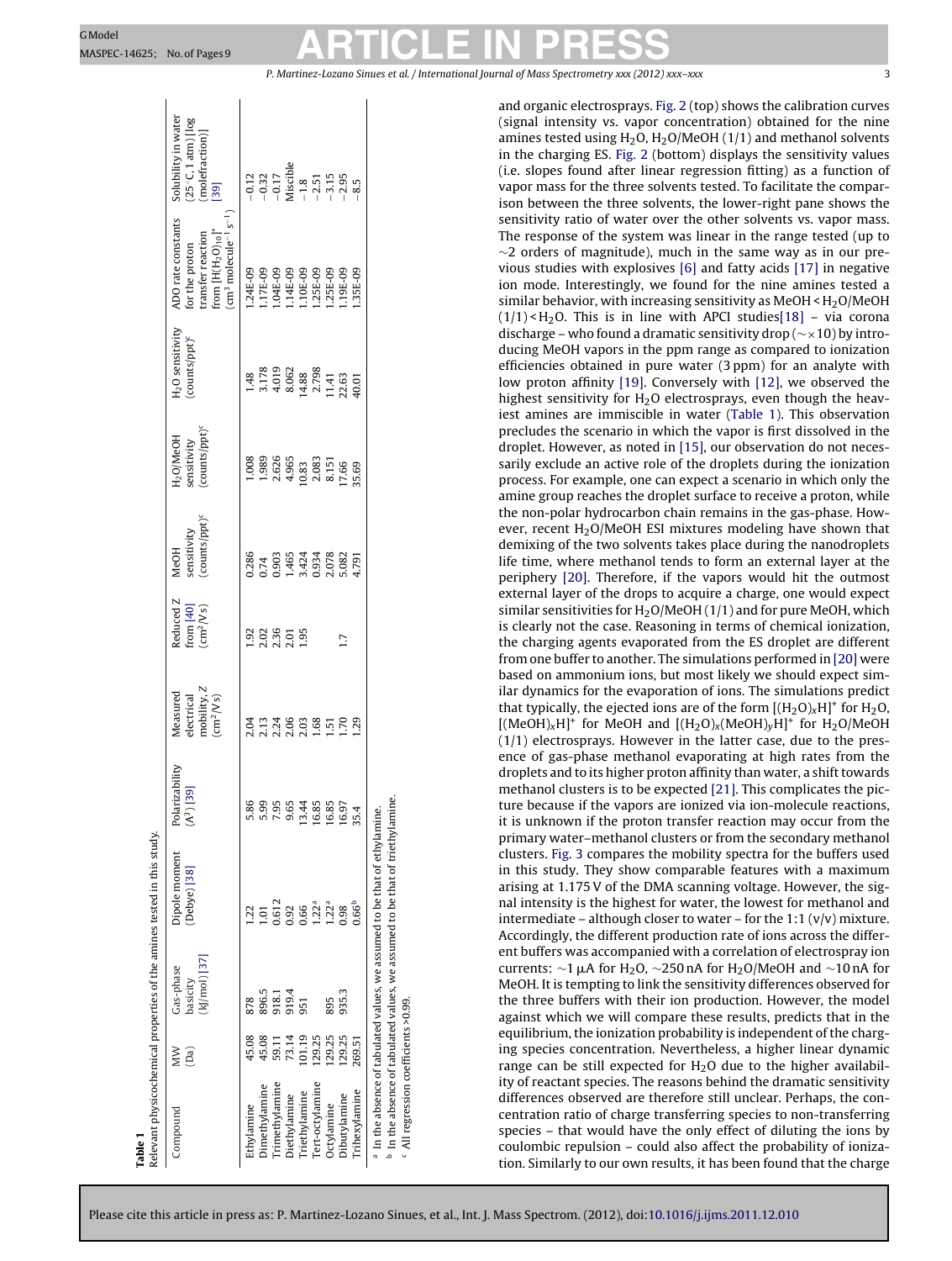<span id="page-3-0"></span>P. Martinez-Lozano Sinues et al. / International Journal of Mass Spectrometry *xxx (2012) xxx–xxx*



**Fig. 2.** (Top) Sensitivity measurements for a set of vaporized amines towards electrosprays of water, water/methanol and methanol. (Bottom) Compilation of the sensitivity measurements (slopes from linear fitting of top figure) vs. vapor mass for the three solvents tested. The lower right panel shows the sensitivity ratio water to water/methanol (1/1), and water to methanol.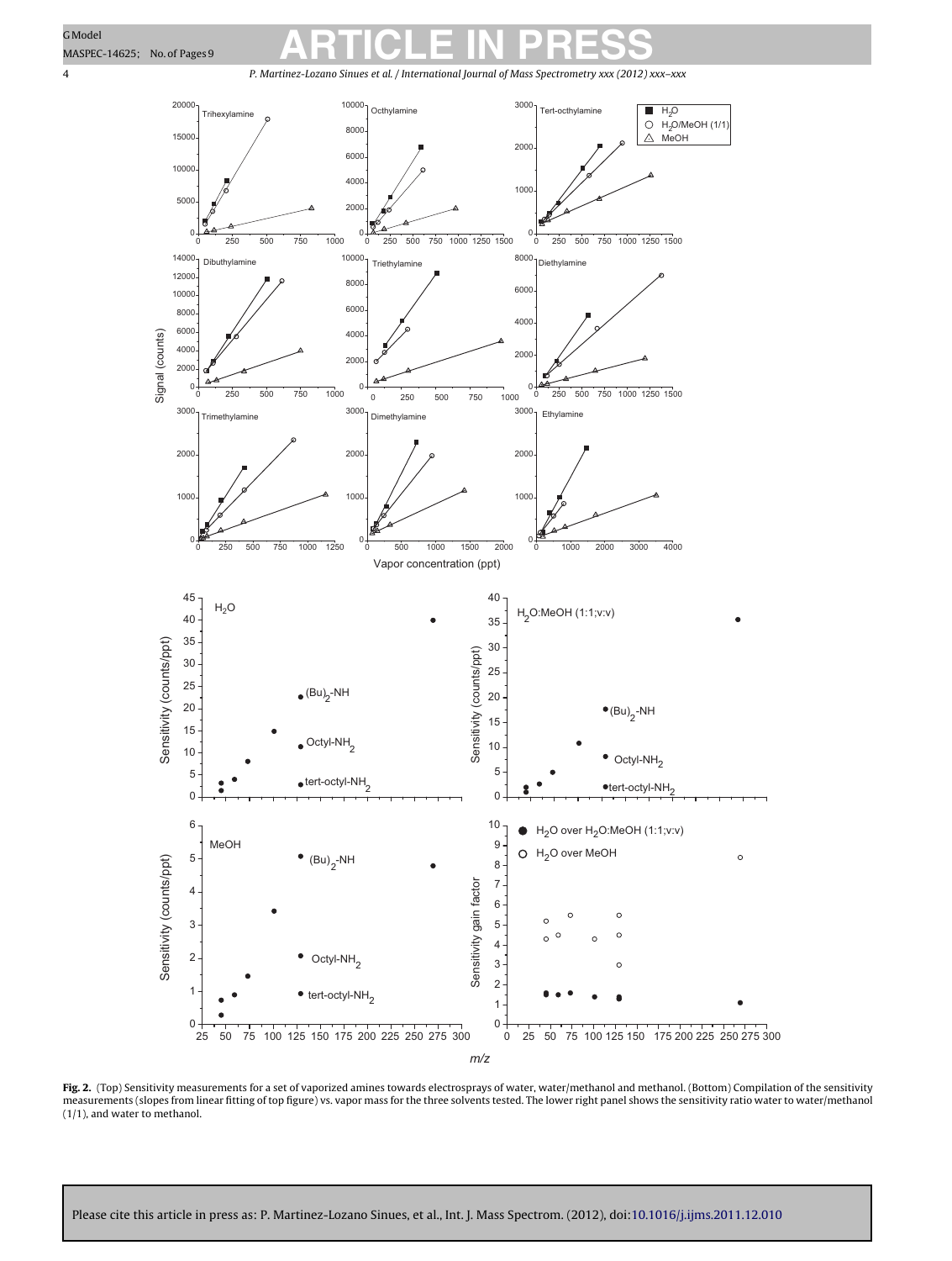P. Martinez-Lozano Sinues et al. / International Journal of Mass Spectrometry *xxx (2012) xxx–xxx* 5

<span id="page-4-0"></span>

**Fig. 3.** Electrical mobility spectra of the charging buffers used in this study. Note that the spectrum of  $H_2O/MeOH$  (1:1) is closer to that of water than to that of MeOH.

transfer rates between ionic species generated by electrospray and amine vapors varied with reagent ion's chemical composition and size, but the reasons for this phenomenon are still to be elucidated [\[14\].](#page-7-0)

### 3.2. Mobility spectra of SESI vs. ESI

We have just shown that water-insoluble amines are detected with high sensitivity using water-based electrosprays. This suggests that SESI ionization mechanism does not involve the dissolution of the analyte vapors into the charged droplets. However, it is yet unclear whether the protonation takes place via ion-molecule reactions or via interaction of the amine group with the periphery of the charged droplets. To further investigate this

point, we compared the electrical mobility spectra from protonated amines ionized either by SESI or by ESI. Thus, the amines dissolved in methanol ( $\sim$ 30 µM) were analyzed by the traditional ESI mode and by exposing the amine vapors to an electrospray of methanol. Our working hypothesis was that, supposing that SESI mechanism is closer to that of ESI than to that of APCI, their mobility spectra should be comparable.

One of the main advantages of ion mobility analysis via DMAs is that the ions produced in the API source are analyzed at almost identical conditions as they were produced; thereby their original structure is more likely preserved as compared to other approaches subjecting the ions to declustering potentials or abrupt changes of pressure. Fig. 4 shows the mobility spectra for a set of protonated amines [M+H]<sup>+</sup>produced either via ESI or SESI. The signal intensity has been normalized to facilitate the comparison of the different appearing features. Note that the DMA was calibrated with tetraheptylammonium ions [\[22\]](#page-8-0) (corrected for temperature and gas composition as a hard-sphere) and thus the  $x$ -coordinate shows the inverse of electrical mobility, instead of the scanning DMA voltage.

We found that SESI and ESI produce significantly different mobility spectra patterns. The SESI spectrum is dominated by a single peak with a long low-mobility tail, whereas in the case of ESI, the spectra display two or three additional peaks at lower mobilities. These lower mobility peaks are either proton bound n-mers or amine–solvent clusters evaporated from the ESI drops. These clusters are fragmented in the transition between the atmospheric pressure (DMA) and the vacuum (mass spectrometer), and for this reason are finally detected in the mass spectrometer as the protonated amine.

In the case in which SESI would be driven by the impact of the neutral vapors with the charged droplets, to be finally re-emitted by ion evaporation, one would expect a mobility spectrum akin to that obtained by ESI, in which the ionized amine would evaporate with solvent molecules attached to it or alternatively protonated n-mers.



**Fig. 4.** Mass-selected mobility spectra of a set of amines ionized from the liquid phase (ESI) and from the vapor phase interacting with methanol electrospray (SESI).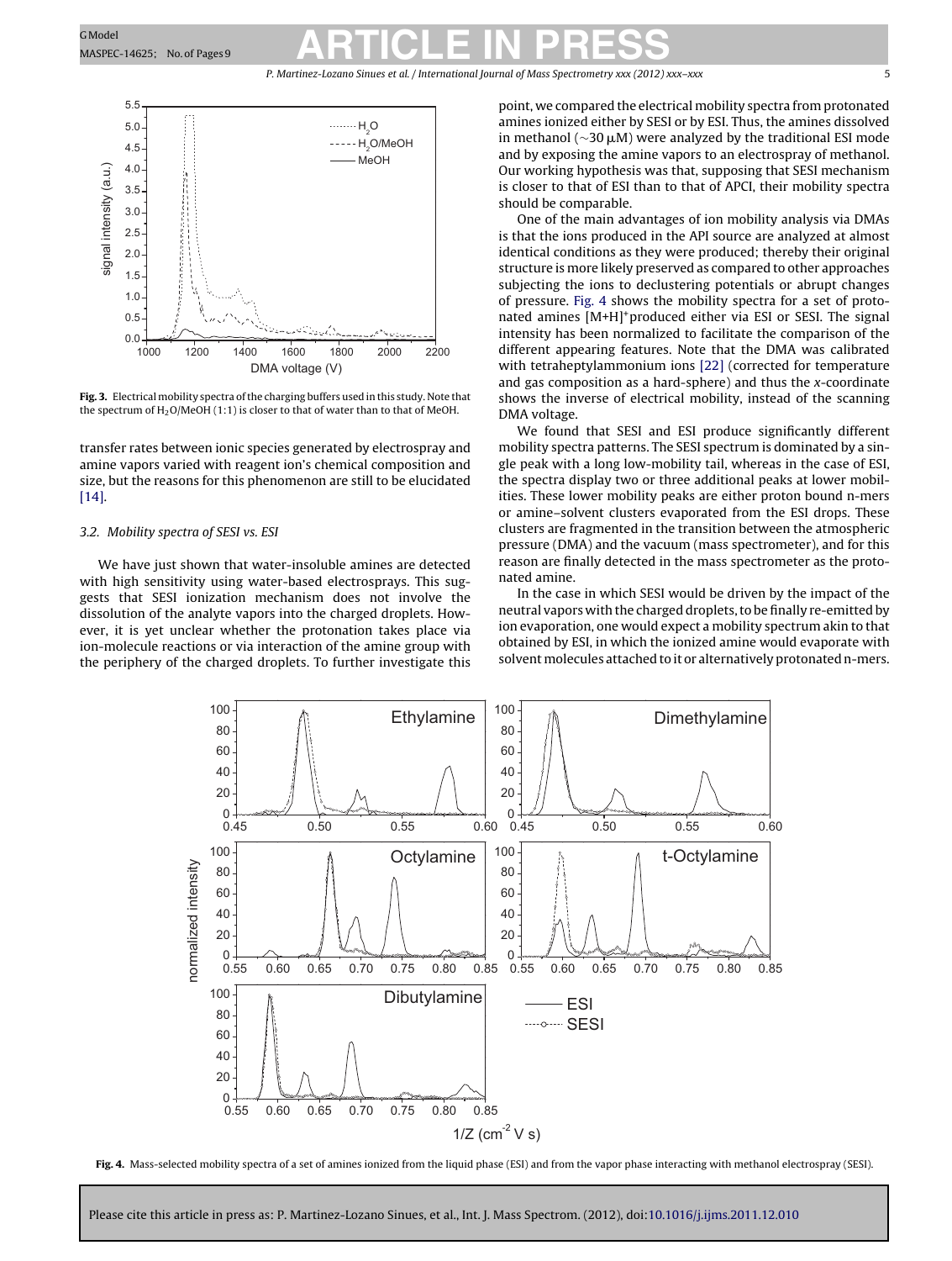6 P. Martinez-Lozano Sinues et al. / International Journal of Mass Spectrometry *xxx (2012) xxx–xxx*



**Fig. 5.** (Bottom) Mobility spectra of trimethylamine vapors injected at increasing concentrations into a SESI source located at the front-end of a DMA-electrometer system. The enhancement of the peak at 0.45 cm<sup>-2</sup> Vs is accompanied with a decrease of the reactant ion peaks at lower mobilities in the region of 0.55–0.62 cm<sup>-2</sup> Vs for water electrosprays. (Top) The sensitivity measurements repeated for DMA-MS and the stand alone DMA shows that the mass spectrometer discriminates slightly against the lightest species, confirming that the correlation between sensitivity and vapor mass is a mechanistic effect.

This is negated by [Fig.](#page-4-0) 4, even though the vapor concentrations tested were as high as ∼3.5 ppb. The presence in SESI of essentially one single peak at the highest mobility – hence corresponding to the bare ion – suggests that the leading mechanism is gas-phase proton transfer reaction between the vapor molecules and ionic species generated from the droplets.

### 3.3. Experimental vs. theoretical ionization probability

Another observation made during the experiments presented in [Fig.](#page-3-0) 2 is the very different sensitivity (curve slope for a given SESI solvent) for the different amines tested. In consistency with previous work [\[17,23\],](#page-7-0) we find a crude correlation between sensitivity and vapor mass.

To confirm that this effect was not biased by a potential discrimination of the mass spectrometer itself in favor of the heaviest species, we conducted similar sensitivity measurements via SESI-DMA-electrometer as detailed in Section [2.](#page-1-0) The outlet of the DMA is a critical orifice, whereby the ions exit with approximately equal transmission efficiency regardless of their mass. As an example, Fig. 5b (bottom) shows the mobility spectra for the pure acidified water electrospray (blank) and those obtained delivering controlled amounts of trimethylamine. The solvent electrospray is characterized by a number of overlapped peaks over 0.45 cm<sup>-2</sup> Vs, with a maximum in signal intensity at



**Fig. 6.** Comparison of the experimental ionization probabilities against Eq. [\(1\)](#page-6-0) for collisions of vapors with charging ions or electrospray droplets.

<span id="page-5-0"></span>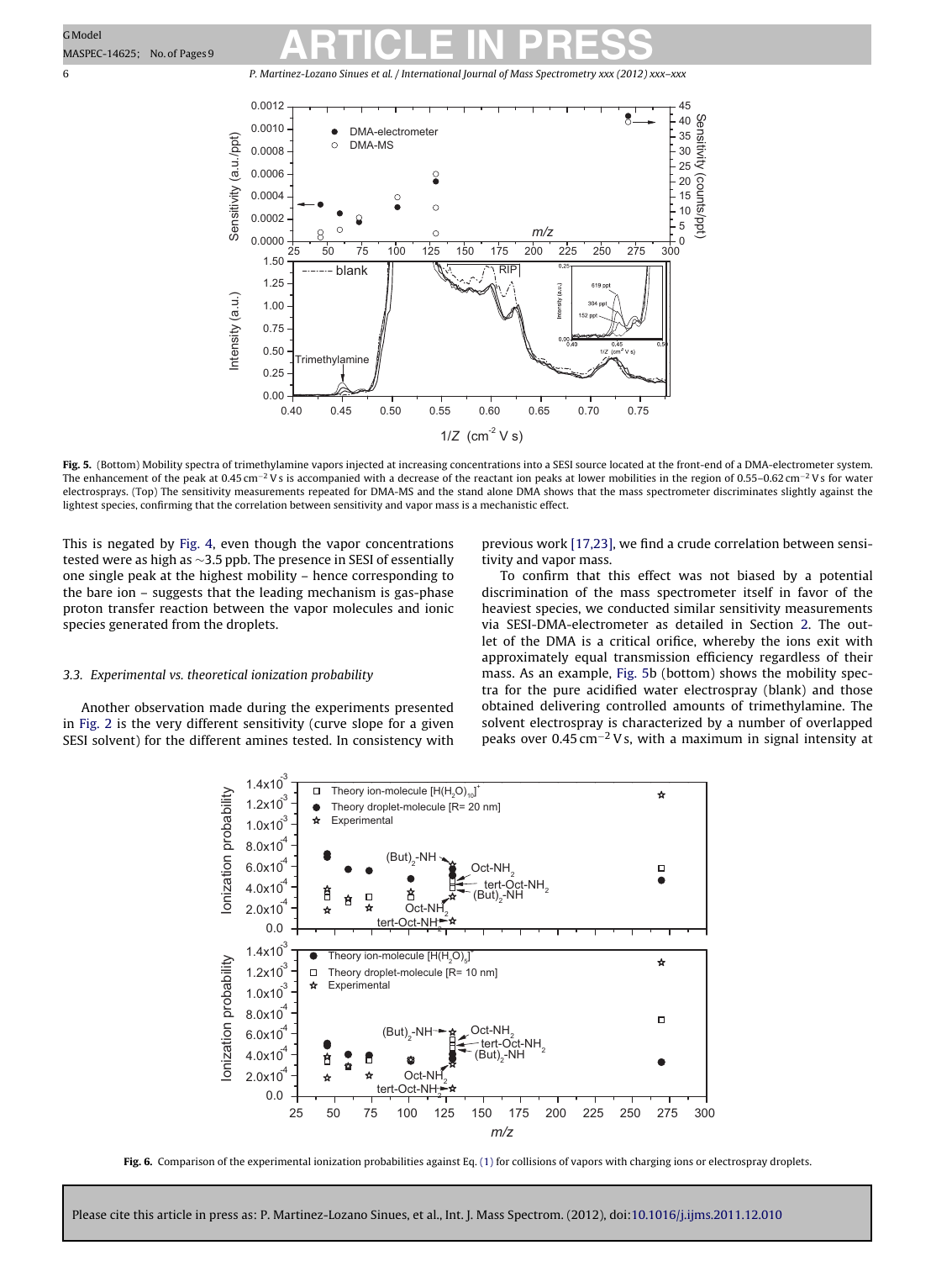<span id="page-6-0"></span>around 0.55 cm−<sup>2</sup> Vs (saturated signal not shown). Upon injection of trimethylamine vapors, a clear peak arises at  $\sim$ 0.45 cm<sup>-2</sup> Vs accompanied with a signal drop in the range of ~0.55–0.62 cm<sup>-2</sup> Vs (labeled as RIP, reactant ion peak).

The top panel in [Fig.](#page-5-0) 5 shows the sensitivity measured with the DMA-electrometer overlapped with that measured with the DMA-MS. It follows that only the lightest vapors ( $\langle m/z 75$ ) may be penalized by the mass spectrometer, showing that the increasing sensitivity with mass is a mechanistic effect. We attempted to run the same experiments using MeOH, but confirming our results of [Fig.](#page-3-0) 2, the sensitivity was too low to enable a proper calibration in the linear regime above the background level. Similarly, we could not accomplish the calibration of the less sensitive C8 isomers.

To further discuss these results, we will make use of recent theoretical expressions developed by Fernandez de la Mora [\[15\]](#page-7-0) to predict ionization probabilities  $(p_i)$  of vapors interacting with electrospray clouds:

$$
p_i = \frac{n_s}{n_\nu} = \frac{k\varepsilon_0}{qZ_s} \tag{1}
$$

where  $n_s$  is the concentration of ionized vapors,  $n_v$  is the concentration of neutral vapor, k is the collision rate between the vapor and the charging agents – either droplets ( $k_d$ ) or ions ( $k_i$ ),  $-\varepsilon_0$  is the vacuum permittivity,  $Z_s$  is the electrical mobility of the ionized vapor and  $q$  its net charge.  $Z<sub>s</sub>$  was experimentally measured using as reference the tetraheptyl ammonium and the values are listed in [Table](#page-2-0) 1.

To estimate the ionization probability for ion-molecule reactions  $(k_i)$  we computed the collision frequency using the average-dipole-orientation theory [\[24\]:](#page-8-0)

$$
k_{\rm i} = \left(\frac{2\pi q}{\mu^{1/2}}\right) \left[\alpha^{1/2} + c\mu_{\rm D}\left(\frac{2}{\pi k_{\rm B}T}\right)^{1/2}\right] \tag{2}
$$

where  $\mu$  is the reduced mass of the ion–vapor pair,  $\alpha$  is the polarizability of the vapor molecule,  $\mu_D$  is the dipole moment, c is a parameter compensating for the effectiveness of the charge "locking in" the dipole,  $k_B$  is the Boltzmann constant and T is the temperature. [Table](#page-2-0) 1 lists the different properties for the amines tested and their resulting collision frequencies. For the calculation we have assumed that the charging ions are of the form  $(H_2O)_nH^+$ . The average mobility of the charging species in [Fig.](#page-4-0) 4 is 1.7 cm−2/Vs (∼0.6 cm−<sup>2</sup> Vs). This corresponds ideally (ignoring polarization effects and being the diameter of the neutral gas 0.3 nm) [\[19\]](#page-8-0) to ions of about 0.9 nm. Assuming that the ejected hydronium ions are spherical and that their density is that of the bulk water ( $\rho$  = 1 g/mL), we can roughly estimate *n* to be ~10 water clusters.

In the case where the vapor becomes ionized upon impact with charged droplets, the collision frequency is given by (Eq. (17) in  $[15]$ :

$$
k_{\rm d} = R^2 \sqrt{\frac{8\pi k_{\rm b}T}{m_{\rm g}}} \tag{3}
$$

where T is the gas temperature, R the drop radius and  $m<sub>g</sub>$  the mass of the carrier gas. To test this model, in the absence of buffer conductivity measurements (which fixes drop radius [\[25\]\),](#page-8-0) R was considered to be 20–10 nm. This is close to the critical size at which ion evaporation occurs [\[26\].](#page-8-0)

Experimental ionization probabilities can be derived from the measured sensitivity slopes (counts/ppt) as instructed in [\[6\].](#page-7-0) Note that the DMA-MS slopes were corrected with the DMAelectrometer measurements from [Fig.](#page-5-0) 5 to account for slight discrimination against the lightest species. The transmission efficiency of the DMA-QTOF system was fixed at to  $1.5 \times 10^{-4}$  to estimate the experimental ionization probabilities. [Fig.](#page-5-0) 6 compares

the experimental ionization probability with the theoretical values predicted by (1) when the charging agents are solvated ions of the form  $[(H<sub>2</sub>O)<sub>10</sub>H]<sup>+</sup>$ or charged water droplets (half of the Rayleigh limit) of 20 nm in radius (top), and  $[(H<sub>2</sub>O)<sub>5</sub>H]<sup>+</sup>$  ions and droplet of  $R = 10$  nm (bottom).

Although quantitatively there may be some uncertainties associated with the actual size of the droplets or the transmission efficiency of the mass spectrometer, the qualitative trends should remain unchanged and are therefore valuable for comparison purposes. The model predicts ionization probabilities of the order  $10^{-3}$ –10<sup>-4</sup>, but the trends are somewhat opposite: increasing  $p_i$ with vapor mass for ion-molecule reactions and decreasing for the capture of vapors in droplets. The experimental values show a closer behavior to that predicted for chemi-ionization, suggesting that this may be the leading mechanism. However, there are some important discrepancies. For example, the experimental correlation of  $p_i$  with mass is steeper than that predicted for the model. In addition, Eq. (1) predicts slightly different ionization probabilities for the 3 different C8 isomers tested, stemming mainly from the different electrical mobilities. However, the experimental values depart significantly from this trend, indicating that other effects may be applying. One possible explanation is the steric hindrance exerted by the different nitrogen substituents. For example, we found the lowest sensitivity for tert-octylamine, which in fact presents the nitrogen atom highly hindered by the hydrocarbon group. In the case of octylamine, we speculate that the long hydrocarbon chain may shield the amine group more efficiently than two shorter chains as is the case of dibutylamine. Steric hindrance has been found to have a dramatic impact in chemical ionization [\[27\],](#page-8-0) thus it is to be expected the same effect if SESI is driven by ionmolecule reactions. It is perhaps counterintuitive to expect such a dramatic steric effect in the case in which the neutral molecule (∼1 nm diameter) collides with a droplet with at least 100× its collision cross section (d ∼10 nm). For this reason, we are inclined to think that this observation points again towards ion-molecule reactions. Moreover, we tested if the same dramatic responsiveness differences (tert-octylamine < n-octylamine < dibutylamine) would be observed via ESI. The response was comparable for n-octylamine and tert-octylamine and about twice as sensitive for dibutylamine. This is in line with [\[28\],](#page-8-0) who found a correlation between electrospray response and basicity in solution. This suggests that a gas-phase rather than a solution effect is responsible for the ionization in SESI. This notion is further strengthened by the fact that Mesonero and co-workers [\[23\]](#page-8-0) found a correlation between explosive mass and sensitivity using methanol electrosprays carrying the analyte vapors through tubing heated at 155 ◦C. While the exact temperature of the core of the gas is unknown, it was likely well above the boiling point of methanol (65 $\degree$ C), thereby only ions (and no droplets) could possibly emerge from the capillary's tip.

For all the above, we think that the mechanism of SESI is more similar to APCI than to ESI. This piece of information is obviously welcome to make rationale choices to optimize the different operating conditions. The principles governing gas-phase chemical ionization are well understood, and the choice of the ES buffer should be based on the gas-phase solvent-analyte thermochemistry, rather than for example analyte solubility. Hence, we anticipate a larger analyte coverage using  $H<sub>2</sub>O$ -based electrosprays than for example MeOH due to the higher gas-phase proton affinity and regardless of the liquid solvating power. However, this prediction should still be validated with a wider range of analytes.

To conclude, it is pertinent to put these results in perspective as compared to other electrospray-based ambient ionization techniques. In particular, with those termed fused-droplet (FD) ESI [\[29\]](#page-8-0) or a similar technique referred to as extractive ESI (EESI) [\[30\].](#page-8-0) The key difference between these techniques and SESI is that the samples are delivered in the condensed-phase (usually in aerosolform),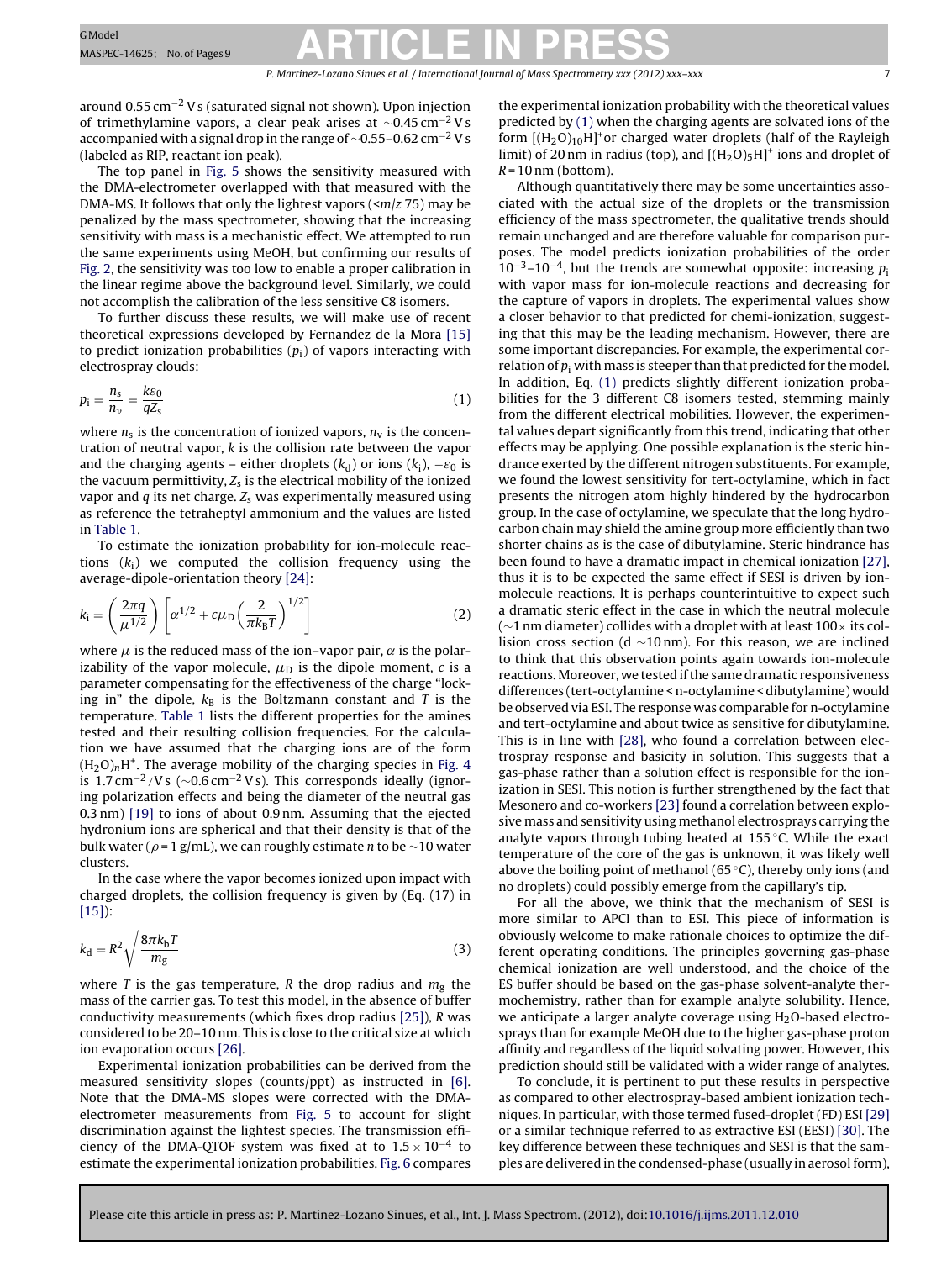<span id="page-7-0"></span>8 P. Martinez-Lozano Sinues et al. / International Journal of Mass Spectrometry *xxx (2012) xxx–xxx*

whereas SESI has been typically restricted to gas-phase analytes. Regardless of the acronym of choice, this seems to be a critical difference because it has been assumed that aerosolized analytes are thought to interact with the charged droplets [\[29,31\],](#page-8-0) whereas, in view of our results, gaseous analytes seem to be ionized via ionmolecule reactions. As a matter of fact, mechanistic EESI studies have suggested the liquid–liquid extraction pathway [\[32,33\].](#page-8-0) However, a recent thorough investigation comparing ESI, EESI and SESI have suggested that perhaps the picture is more complex than initially expected [\[34\].](#page-8-0) For example, consistently with our own results, they found significant differences between SESI and ESI. Moreover, the results obtained via EESI resembled more to SESI than to ESI, which led them to conclude that "the mechanism of EESI for volatile amines is dominated by gas-phase charge transfer ionization" (ionmolecule reactions were assumed to be the only one mechanism in SESI). These findings may perhaps lead to the re-evaluation of the role of EESI solvent when the aerosolized sample contains volatile analytes, which is often the case. In support of their results, our work suggests that chemical ionization appears to dominate in SESI and therefore for at least some analytes in EESI. We therefore believe that it would be a conservative approach to keep this in mind when one desires to probe vapors or aerosols (including those containing volatile species), regardless of the acronym of choice to dub the process. This is for example the case of breath analysis. While it is known that breath can carry molecules of negligible vapor pressure such as cytokines [\[35\]](#page-8-0) that can only be transported as aerosols, the vast majority of the species detected as a result of exhaling towards an electrospray plume have molecular weights well below that of proteins and come as vapors [\[36\].](#page-8-0) These compounds are therefore most likely ionized via ion molecule reactions rather than by dissolution and further ESI-like ion production.

### **4. Conclusions**

We have examined the responsiveness of a set of gas-phase amine analytes towards electrospray clouds with the aim to gain insights into the ionization process. We conclude that:

- 1) Water-immiscible compounds were efficiently ionized via SESI using water-based electrosprays. This discards the postulation in which gas-phase analytes require to be dissolved in the electrospray charged droplets to be ionized.
- 2) Ionization efficiencies were higher for  $H<sub>2</sub>O$  than for MeOH (4–6 fold). Even though the reasons behind this best performance for water-based electrosprays remain unclear, this is of practical interest for SESI users at least targeting amino compounds.
- 3) We found a crude correlation between sensitivity and vapor mass. We compared our experimental probability of ionization results with the theoretical predictions for the ionization of this set of amines by ion molecule reactions and by electrospray nanodroplets. The trend found experimentally is in reasonable agreement with the model for ion-molecule reactions, whereas the predicted trend vapor-mass for vapor-droplet interactions was reversed.
- 4) We found dramatic differences (∼×10) in ionization efficiencies for three isomeric species. We interpret this observation as a result of steric effects, much in the same way as it occurs in chemical ionization. No such dramatic effect was observed when the same samples were electrosprayed from the liquid phase, providing further evidence of the difference of SESI and ESI.
- 5) DMA-MS analysis of a set of amines ionized either by SESI or ESI revealed different mobility spectra. ESI spectra showed the monomer ion peak along with other features arising at lower mobilities (solvent attached ions or multimers), whereas SESI spectra was dominated by the bare ion peak. We speculate that

this observation, together with those presented above, is more compatible with an APCI-like scenario than with the interaction of vapor-droplets.

6) In view of all the above, we believe that it would be most appropriate to make a distinction when the analytes are delivered to an electrospray plume in vapor form or in the condensed phase. However, as shown in [\[34\],](#page-8-0) in the latter case it should be taken into account that species with sufficient volatility may escape from the sample aerosol and be ionized via SESI. Our results suggest that in this case ion-molecule reactions may prevail.

#### **Acknowledgements**

We thank Prof. Juan Fernández de la Mora (Yale University) for his valuable comments and fruitful discussions. Ms. M. Hernández (CARTIF) is acknowledged for providing assistance with the reagents. We thank Fundación CARTIF for providing us with the QTOF mass spectrometer. PMLS has received funding from the European Community's Seventh Framework Programme FP7/2007–2013 under grant agreement PIEF-GA-2008-220511.

### **References**

- [1] C.M. Whitehouse, F. Levin, C.K. Meng, J.B. Fenn, Proceedings of the 34th ASMS Conference on Mass Spectrometry and Allied Topics, Ohio, 1986, p. 507.
- [2] Y.H. Chen, H.H. Hill, D.P. Wittmer, Analytical merit of electrospray ion mobility spectrometry as a chromatographic detector, Journal of Microcolumn Separations 6 (1994) 515–524.
- [3] C.-Y. Lee, J. Shiea, Gas chromatography connected to multiple channel electrospray ionization mass spectrometry for the detection of volatile organic compounds, Analytical Chemistry 70 (1998) 2757–2761.
- [4] H.D. Bean, J. Zhu, J.E. Hill, Characterizing bacterial volatiles using secondary electrospray ionization mass spectrometry (SESI-MS), Journal of Visualized Experiments (2011) e2664.
- [5] C. Wu, W.F. Siems, H.H. Hill, Secondary Electrospray Ionization Ion Mobility Spectrometry/Mass Spectrometry of Illicit Drugs, Analytical Chemistry 72 (2000) 396–403.
- [6] P. Martínez-Lozano, J. Rus, G. Fernández de la Mora, M. Hernández, J. Fernández de la Mora, Secondary electrospray ionization (SESI) of ambient vapors for explosive detection at concentrations below parts per trillion, Journal of the American Society for Mass Spectrometry 20 (2009) 287–294.
- [7] L.A. Dillon, V.N. Stone, L.A. Croasdell, P.R. Fielden, N.J. Goddard, C.L. Paul Thomas, Optimisation of secondary electrospray ionisation (SESI) for the trace determination of gas-phase volatile organic compounds, Analyst 135 (2010) 306–314.
- [8] N. Brenner, M. Haapala, K. Vuorensola, R. Kostiainen, Simple coupling of gas chromatography to electrospray ionization mass spectrometry, Analytical Chemistry 80 (2008) 8334–8339.
- [9] M. Tam, H.H. Hill, Secondary electrospray ionization-ion mobility spectrometry for explosive vapor detection, Analytical Chemistry 76 (2004) 2741–2747.
- [10] J.V. Iribarne, P.J. Dziedzic, B.A. Thomson, Atmospheric pressure ion evaporationmass spectrometry, International Journal of Mass Spectrometry and Ion Physics 50 (1983) 331–347.
- [11] P. Kebarle, U.H. Verkerk, Electrospray: from ions in solution to ions in the gas phase, what we know now, Mass Spectrometry Reviews 28 (2009) 898–917.
- [12] S. Fuerstenau, Aggregation and fragmentation in an electrospray ion source, in: Chemical Engineering, Yale University, New Haven, CT, 1994.
- [13] S. Fuerstenau, P. Kiselev, J.B. Fenn, ESIMS in the analysis of trace species in gases, in: Proceedings of the 47th ASMS Conference on Mass Spectrometry, Dallas (TX), 1999.
- [14] V. Premnath, D. Oberreit, C.J. Hogan, Collision-based ionization: bridging the gap between chemical ionization and aerosol particle diffusion charging, Aerosol Science and Technology 45 (2011) 712–726.
- [15] J. Fernandez de la Mora, Ionization of vapor molecules by an electrospray cloud, International Journal of Mass Spectrometry 300 (2011) 182–193.
- [16] J. Rus, D. Moro, J.A. Sillero, J. Royuela, A. Casado, F. Estevez-Molinero, J. Fernández de la Mora, IMS-MS studies based on coupling a differential mobility analyzer (DMA) to commercial API-MS systems, International Journal of Mass Spectrometry 298 (2010) 30–40.
- [17] P. Martínez-Lozano, L. Zingaro, A. Finiguerra, S. Cristoni, Secondary electrospray ionization-mass spectrometry: breath study on a control group, Journal of Breath Research 5 (2011) 016002.
- [18] P. Picard, E.R. Paquin, P. Tremblay, Mechanisms involved in positive atmospheric pressure chemical ionization (APCI) of an LDTD source, in: Proceedings of the 56th ASMS Conference on Mass Spectrometry and Allied Topics, poster TP 637, Philadelphia, PA, 2009.